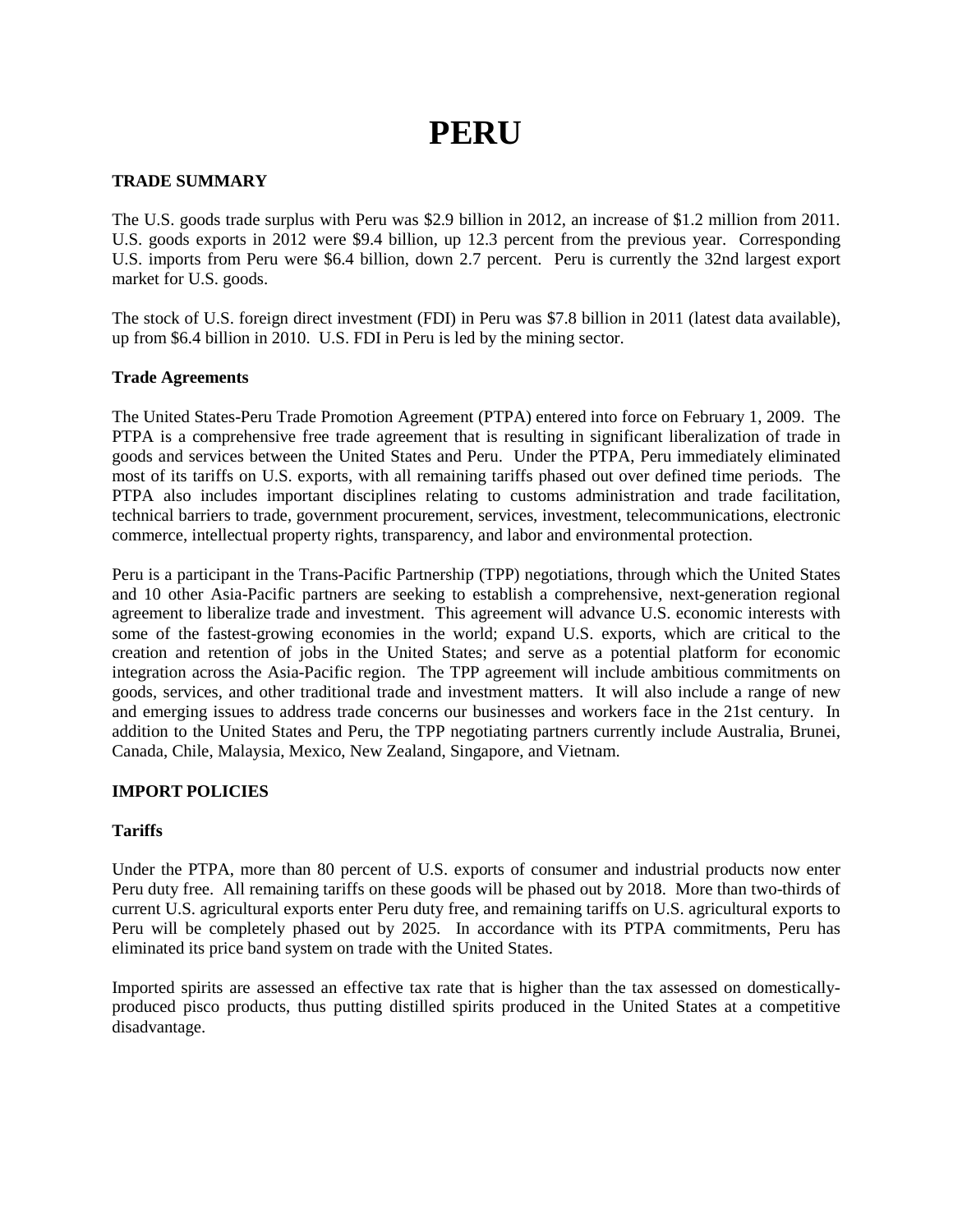#### **Nontariff Measures**

The government of Peru already has eliminated many nontariff barriers, and, under the PTPA, is subjecting remaining measures, including subsidies, to additional disciplines. Peru currently restricts imports of certain used goods, including used clothing and shoes (except as charitable donations), used tires, cars over five years old, and heavy trucks (weighing three tons or more) more than eight years old. The value-added tax does not apply to charitable donations, although this charitable exemption requires prior registration by the importer with APCI (the Peruvian government's Agency for International Cooperation). A 45 percent excise tax applies to used cars and trucks (compared to 20 percent for a new car). However, if these used cars and trucks undergo refurbishment in an industrial center in the south of the country (located in Ilo, Matarani, or Tacna) after importation, no excise tax applies.

Peru currently requires that biopharmaceutical companies submit a "Batch Release Certificate" issued by the competent authority of the country of origin. The United States Food and Drug Administration (FDA) does not issue such certificates for all types of biological pharmaceuticals. As a result, this requirement adversely affects market access for some biologics produced in the United States. Other administrative processing requirements and duplicative product testing have a negative impact on access to the Peruvian market.

## **GOVERNMENT PROCUREMENT**

The PTPA requires that procuring entities use fair, nondiscriminatory, and transparent procurement procedures, including advance notice of purchases and timely and effective bid review procedures for procurements covered by the Agreement. Under the PTPA, U.S. suppliers also can bid on procurements of most Peruvian central government entities on the same basis as Peruvian suppliers. This includes procurements by state-owned enterprises, such as Peru's oil company and Peru's public health insurance agency.

Peru is not a signatory to the WTO Agreement on Government Procurement.

# **INTELLECTUAL PROPERTY RIGHTS PROTECTION**

Peru was listed on the Watch List in the 2012 Special 301 Report. Pirated and counterfeit goods remain widely available in Peru. Inadequate resources for law enforcement and the need for improvements at Peru's border and in its judicial system are evident. Piracy over the Internet is a growing problem, especially with respect to music. There has been improvement in removing pirated and unlicensed software from government computers, but the problem persists. A further concern is the lack of deterrent penalties in criminal intellectual property rights (IPR) cases and against businesses found to have engaged in infringing activity. In addition, Peru needs to clarify its system for protecting against the unfair commercial use, as well as unauthorized disclosure, of undisclosed test or other data generated to obtain marketing approval of agricultural chemical products. In accordance with provisions of the PTPA, Peru must also clarify its protections for biotechnologically-derived pharmaceutical products.

In order to address IPR-related trade barriers, the United States is engaging in discussions with Peru, facilitating training for Peruvian prosecutors on IPR issues, and organizing programs highlighting the benefits to Peru and its citizens.